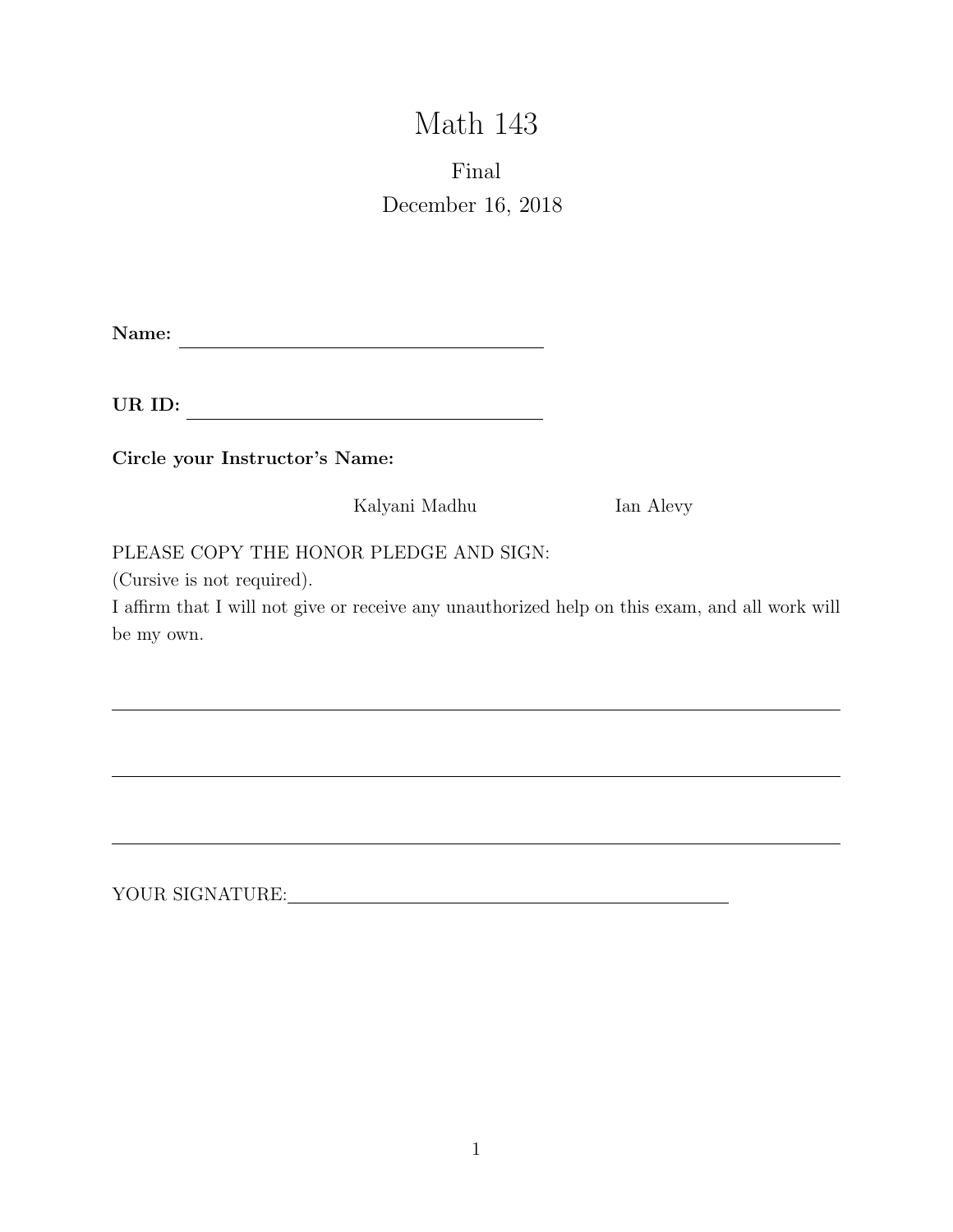## Part A 1. (12 points)

A curve is described by the parametric equations

 $x = e^t \cos(t), \ y = e^t \sin(t), \ 0 \le t \le 2\pi.$ 

(a) Compute  $\frac{dy}{dx}$  $\frac{dy}{dx}$  as a function of t.

Answer:

(b) For which t-values in the range  $[0, 2\pi]$  is the tangent line horizontal?

Answer:

(c) Set up, but do not evaluate, an integral which computes the length of the curve.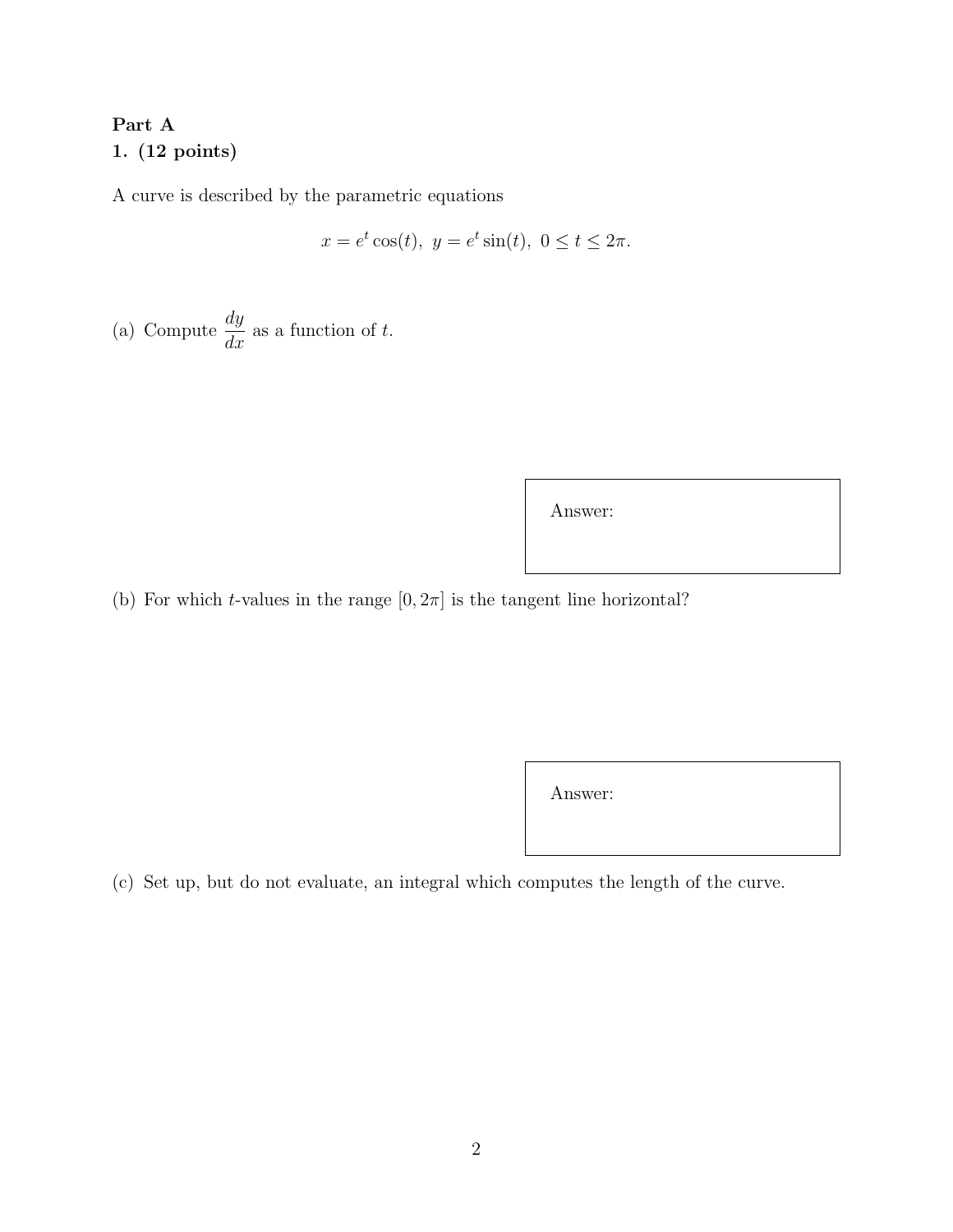2. (7 points) On the axes below sketch the region of the plane whose polar coordinates satisfy the conditions  $0 \le \theta \le 2\pi/3$  and  $-2 \le r \le 0$ .

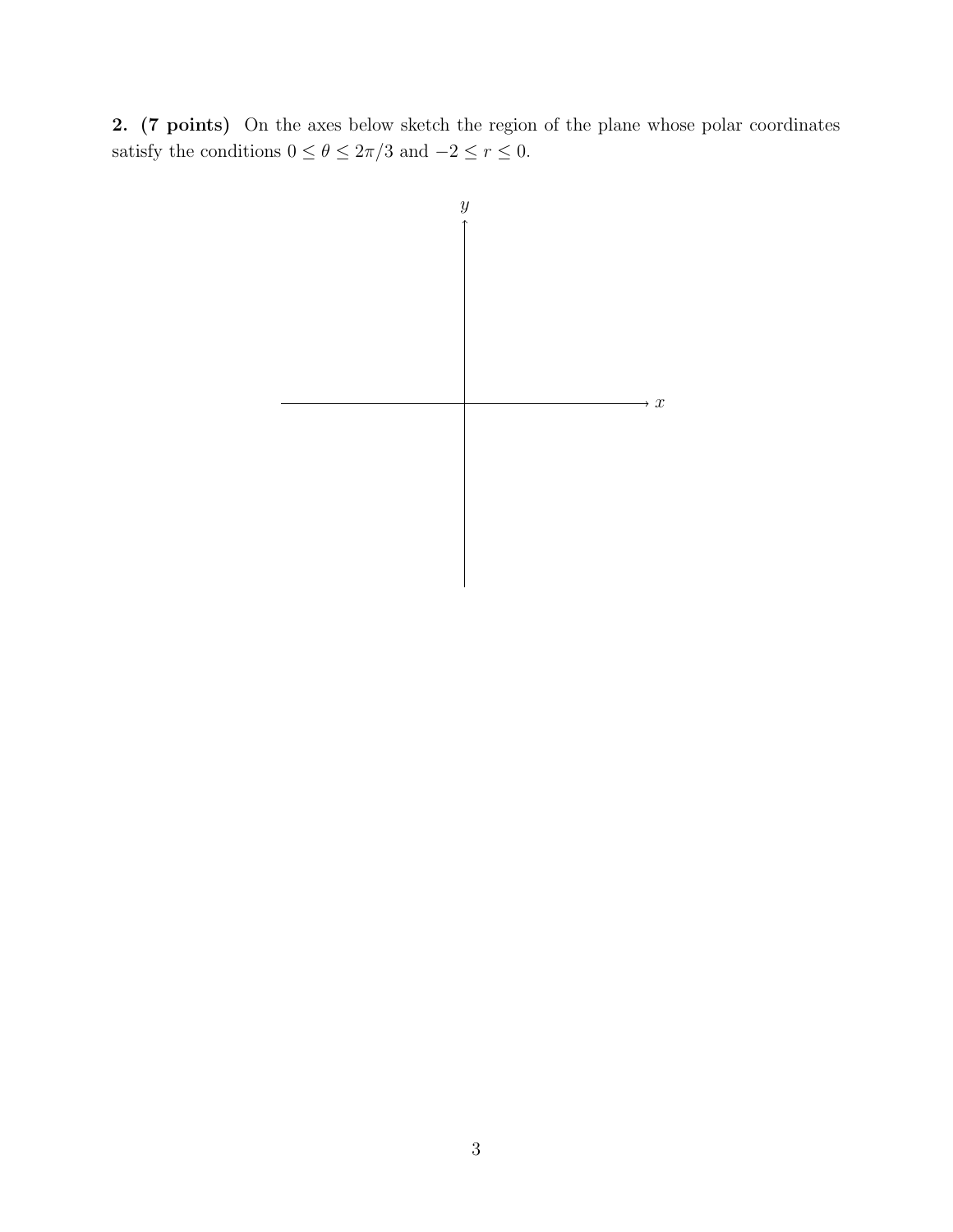3. (10 points) Find the area enclosed by one loop of the polar curve  $r = \sin 2\theta$ . You may need to use the following trigonometric identity:

$$
\sin^2(2\theta) = \frac{1 - \cos 4\theta}{2}.
$$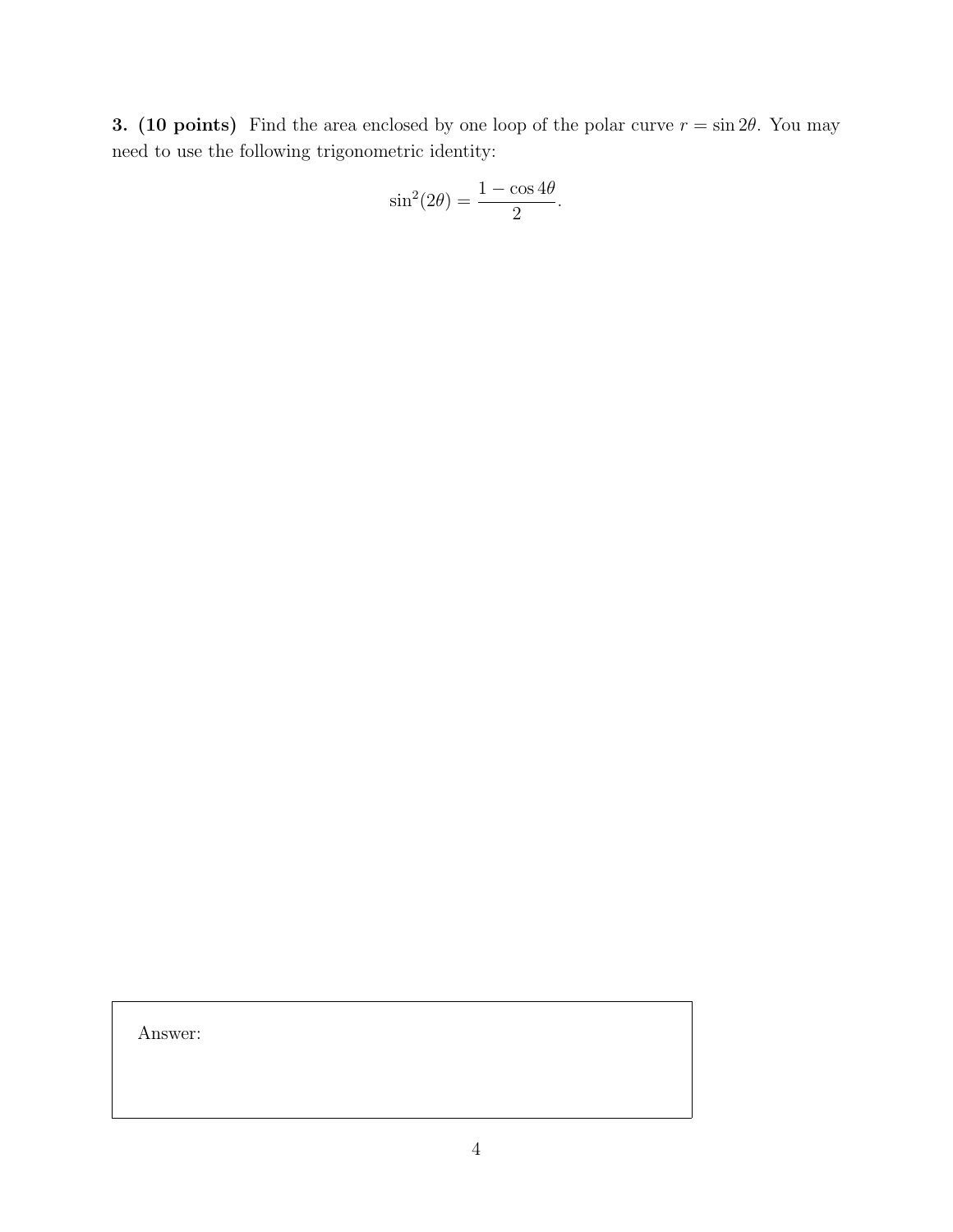4. (16 points) Determine whether each sequence converges or diverges. If it converges, check the appropriate box and write the limit in the space provided. If it diverges, check that box. No work or justification is required, and no partial credit will be offered.

(a) 
$$
\left\{ \sqrt[n]{n^2 + 2} \right\}_{n=1}^{\infty}
$$

| □ Converges to limit                                                                                              | □ Diverges |
|-------------------------------------------------------------------------------------------------------------------|------------|
| (b) $\left\{ \frac{n!}{n(n-1)} \right\}_{n=1}^{\infty}$                                                           | □ Diverges |
| (c) $\left\{ 3 \cos \left( \frac{\pi}{2n} \right) + 3 \tan \left( \frac{\pi}{2n} \right) \right\}_{n=1}^{\infty}$ | □ Diverges |
| (d) $\left\{ \frac{2^{n+1}}{3+7^n} \right\}_{n=1}^{\infty}$                                                       | □ Diverges |
| (e) $\left\{ 3 \cos \left( \frac{\pi}{2n} \right) + 3 \tan \left( \frac{\pi}{2n} \right) \right\}_{n=1}^{\infty}$ | □ Diverges |
| (f) $\left\{ 3 \left( \frac{2^{n+1}}{3+7^n} \right) \right\}_{n=1}^{\infty}$                                      | □ Diverges |
| □ Converges to limit                                                                                              | □ Diverges |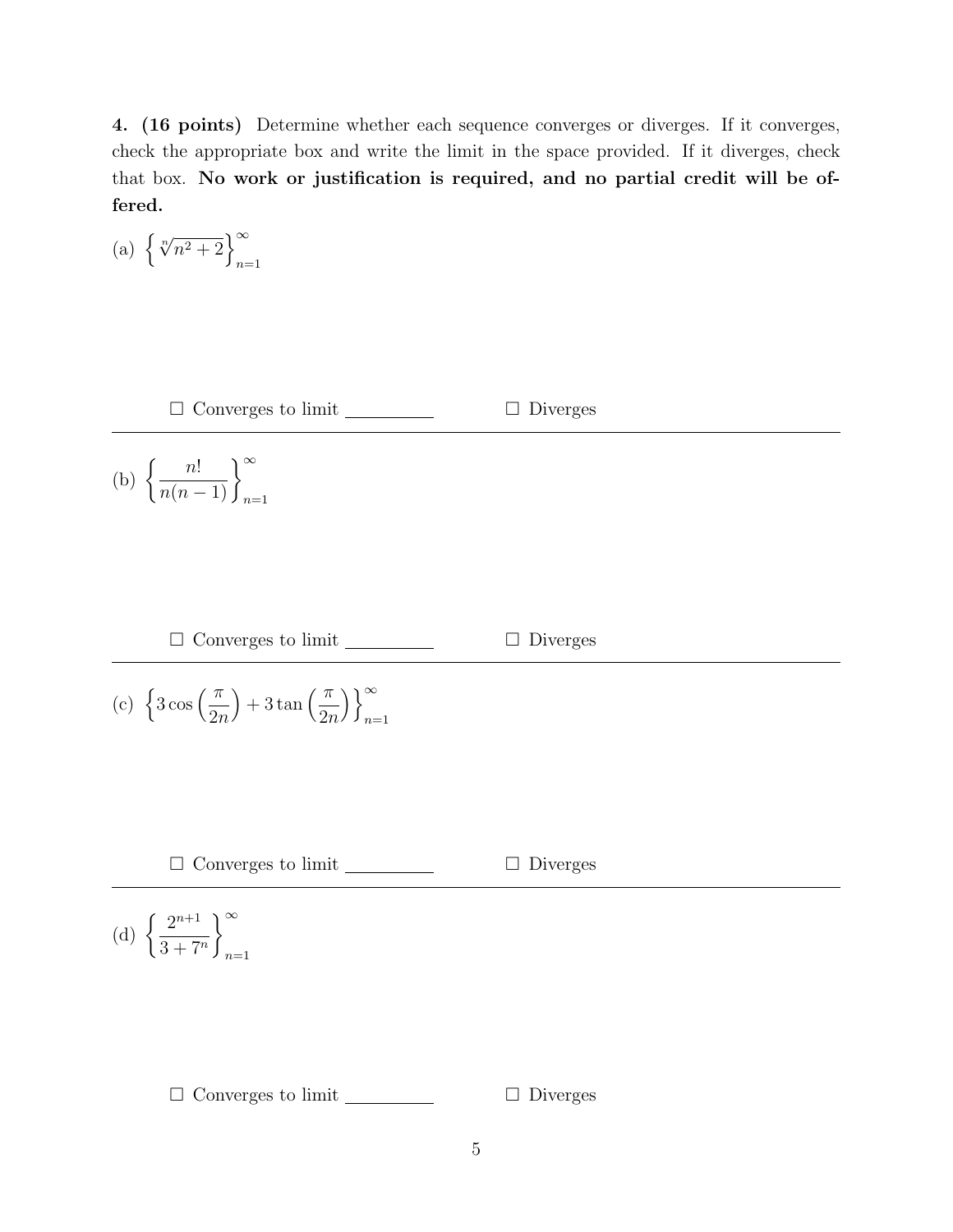5. (20 points) For the following series, determine if the series is a geometric series, telescoping series, alternating series, p-series, or none of these. Check all categories which apply to the given series. Next, determine whether or not the series converges conditionally, converges absolutely, or diverges. No work or justification is required, and no partial credit will be offered.

(a) 
$$
\sum_{n=1}^{\infty} \frac{\cos(n\pi)}{2n+1}
$$

Check ALL that apply:

 $\Box$  Geometric  $\Box$  Telescoping  $\Box$  Alternating  $\Box$  p-series  $\Box$  None of these

Check one:

 $\Box$  Converges absolutely  $\Box$  Converges conditionally  $\Box$  Diverges

(b) 
$$
\sum_{n=1}^{\infty} (-0.75)^n
$$

Check ALL that apply:

| $\Box$ Geometric $\Box$ Telescoping $\Box$ Alternating $\Box$ <i>p</i> -series |  | $\Box$ None of these |
|--------------------------------------------------------------------------------|--|----------------------|
|                                                                                |  |                      |

Check one:

 $\Box$  Converges absolutely  $\Box$  Converges conditionally  $\Box$  Diverges

(c) 
$$
\sum_{n=1}^{\infty} \frac{1}{\sqrt{n}}
$$

Check ALL that apply:

 $\Box$  Geometric  $\Box$  Telescoping  $\Box$  Alternating  $\Box$  *p*-series  $\Box$  None of these

Check one:

 $\Box$  Converges absolutely  $\Box$  Converges conditionally  $\Box$  Diverges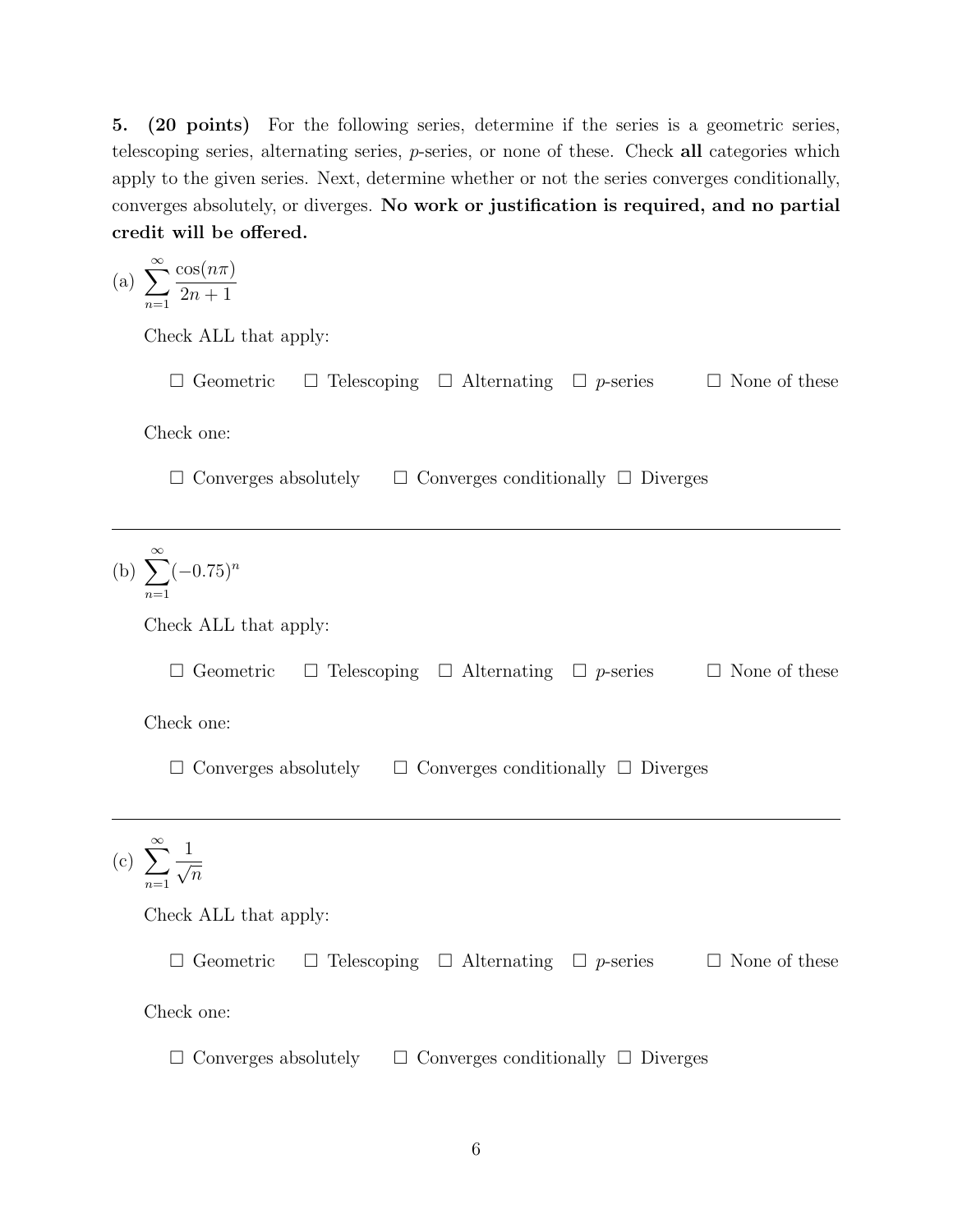(d) 
$$
\sum_{n=1}^{\infty} \frac{2^{2n}}{3^{n+1}}
$$

Check ALL that apply:

 $\Box$  Geometric  $\Box$  Telescoping  $\Box$  Alternating  $\Box$  *p*-series  $\Box$  None of these

Check one:

 $\Box$  Converges absolutely  $\Box$  Converges conditionally  $\Box$  Diverges

(e) 
$$
\sum_{n=1}^{\infty} \frac{1}{n+1} - \frac{1}{n}
$$

Check ALL that apply:

|            | $\Box$ Geometric $\Box$ Telescoping $\Box$ Alternating $\Box$ <i>p</i> -series |  | $\Box$ None of these |
|------------|--------------------------------------------------------------------------------|--|----------------------|
| Check one: |                                                                                |  |                      |

 $\Box$  Converges absolutely  $\Box$  Converges conditionally  $\Box$  Diverges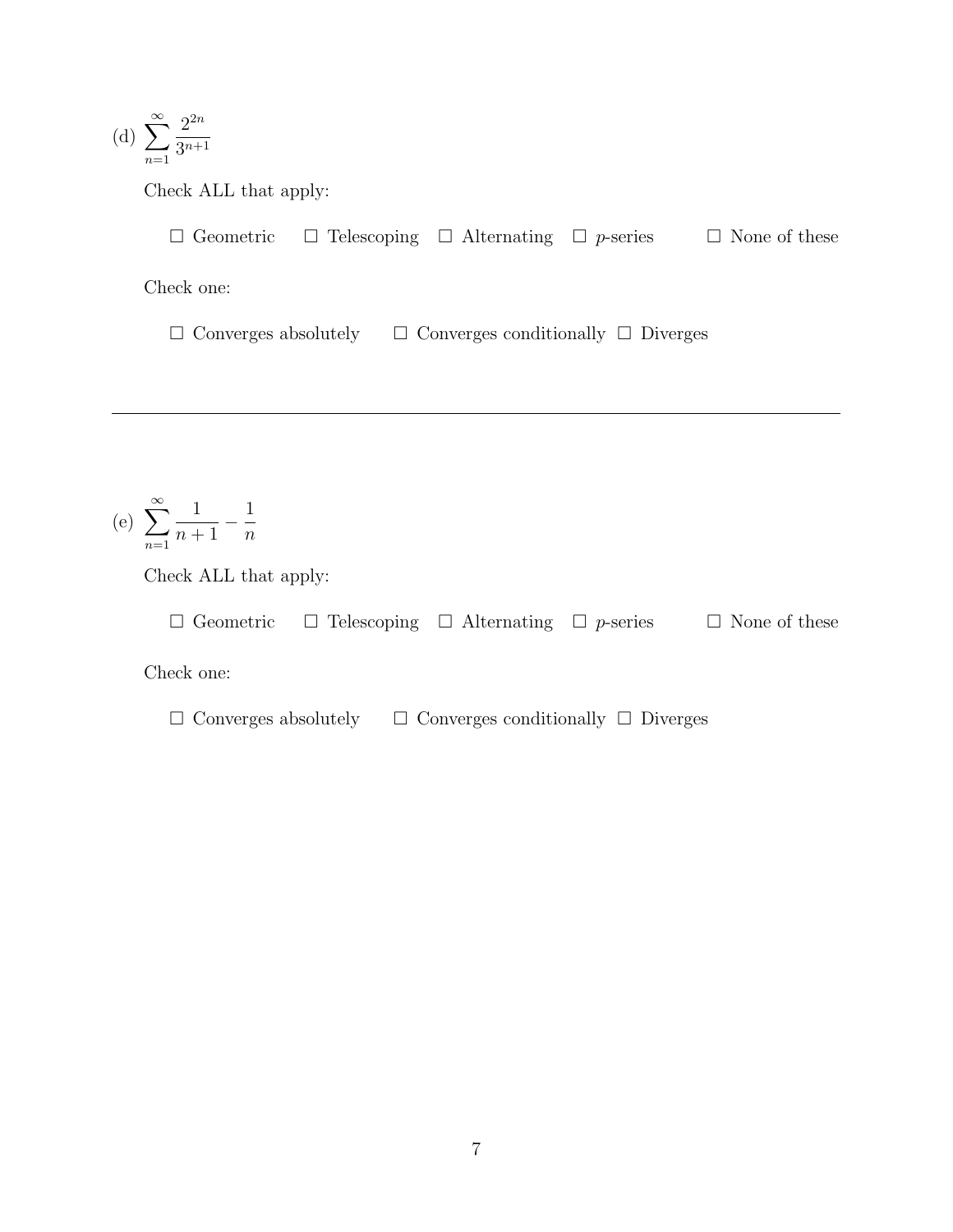#### 6. (15 points)

(a) (10 pts) Use the integral test to show the convergence of

$$
\sum_{n=1}^{\infty} ke^{-k}.
$$

(You do not need to check the hypotheses of the test.)

(b) (5 pts) If we use

$$
S_4 = \frac{1}{e} + \frac{2}{e^2} + \frac{3}{e^3} + \frac{4}{e^4}
$$

to estimate the sum of this series, what is the upper bound on the error given by the integral test?

Answer:  $R_4 \leq$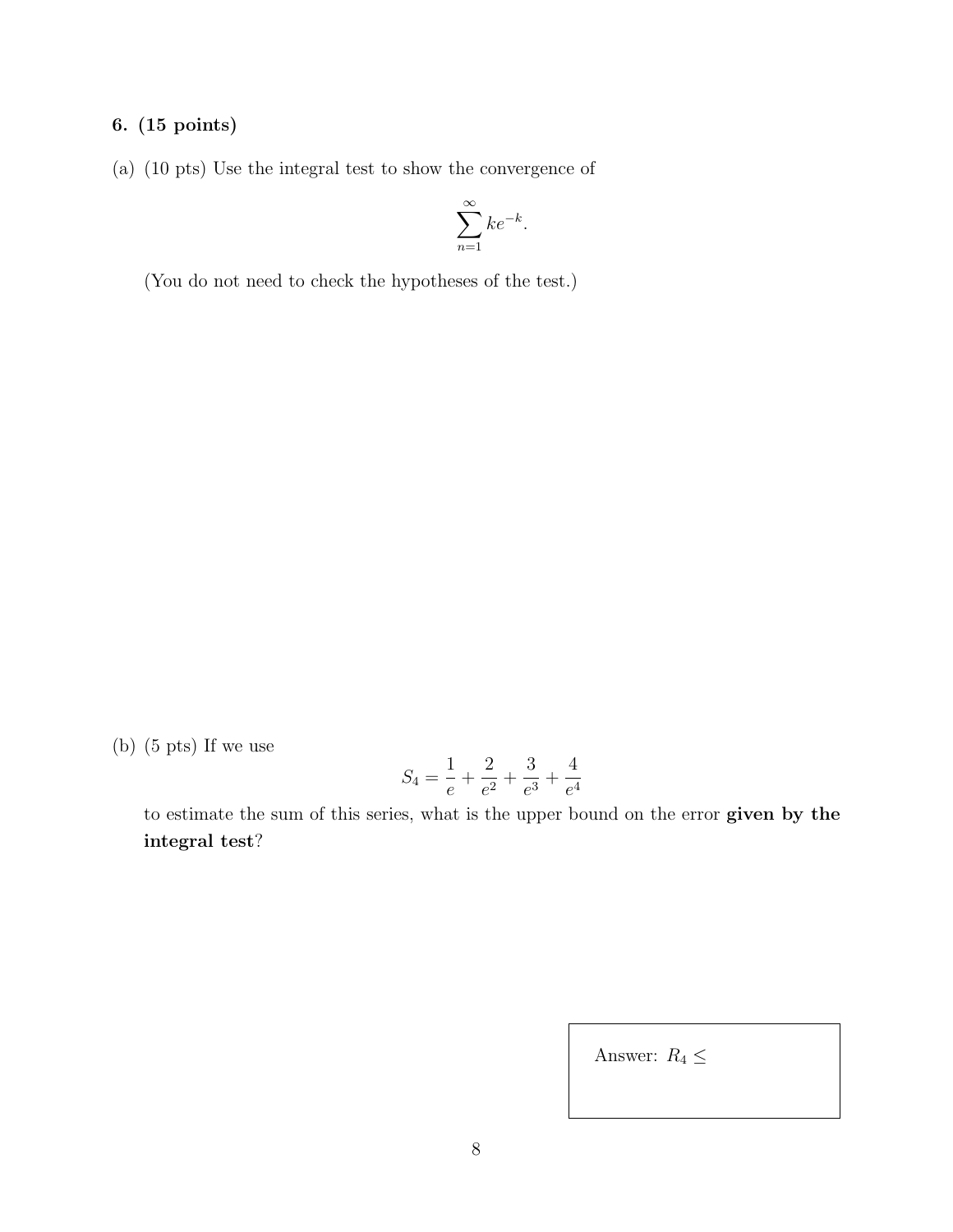### 7. (10 points)

(a) Use the limit comparison test to determine if the following series converges or diverges. (Show your work and justify your answer.)

$$
\sum_{n=3}^{\infty} \frac{\sqrt[3]{n-2}}{4n+7}
$$

(b) Find the sum of the series  $\sum^{\infty}$  $n=0$  $(-1)^{n}3(2^{n})$  $rac{1}{7^{n+1}}$ .

| Answer: |  |  |
|---------|--|--|
|         |  |  |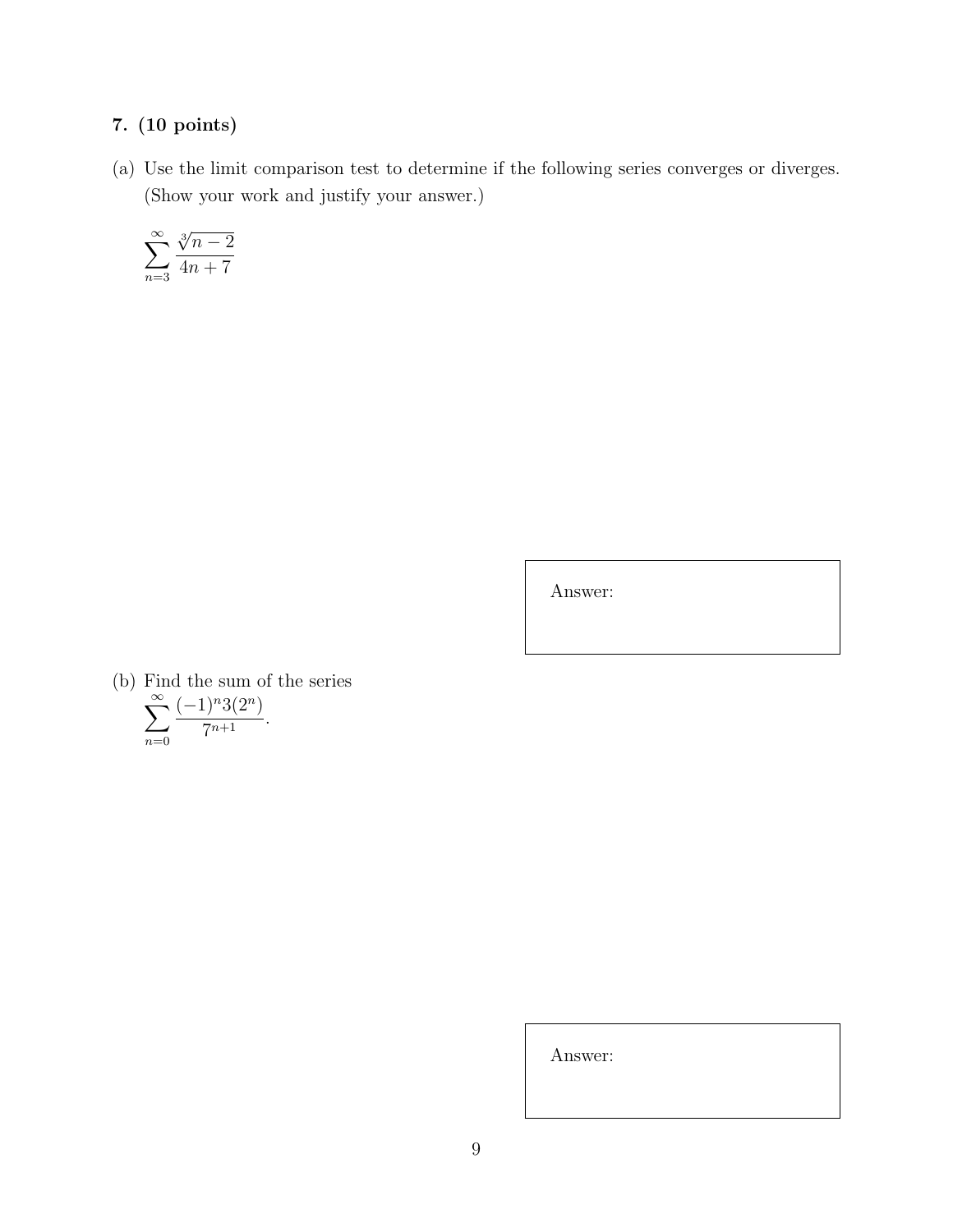8. (10 points) Determine whether or not each of the following series converges or diverges. If it converges, determine if it converges conditionally or absolutely. Show your work, and say what test you used.

(a) 
$$
\sum_{n=1}^{\infty} (-1)^n \frac{(n^2+2)^{n+2}}{(n!)^n}
$$

Answer:

(b) 
$$
\sum_{n=0}^{\infty} \frac{2^{n+2}((2n)!)}{n!((2n-1)!)}
$$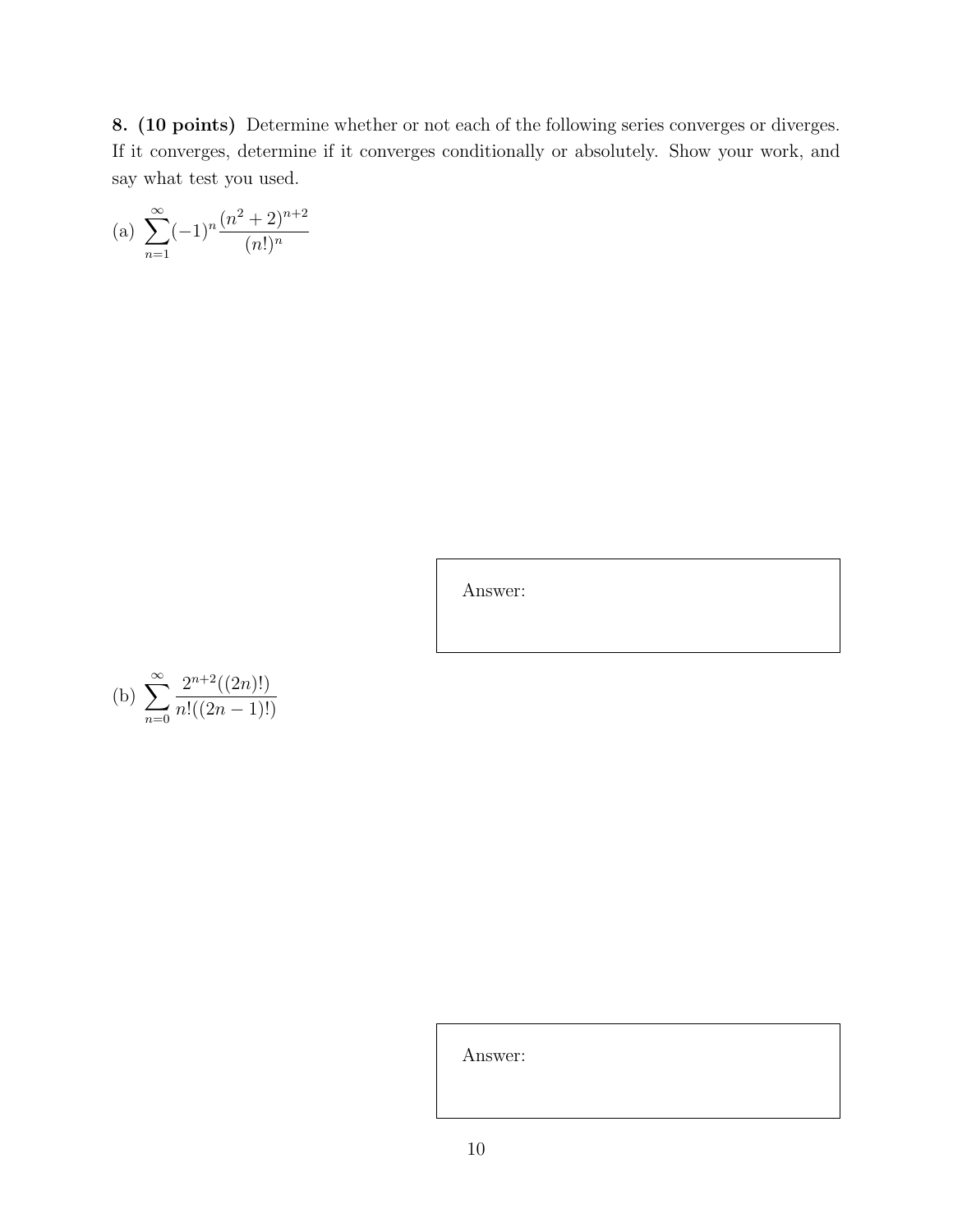#### Part B

1. (20 points) Find the first four non-zero terms of the power series centered at 0 for the following functions and its radius of convergence.

(a) 
$$
f(x) = \frac{2}{4 - 3x^2}
$$

Power series: Radius:

(b)  $f(x) = \ln(x + 2)$ 

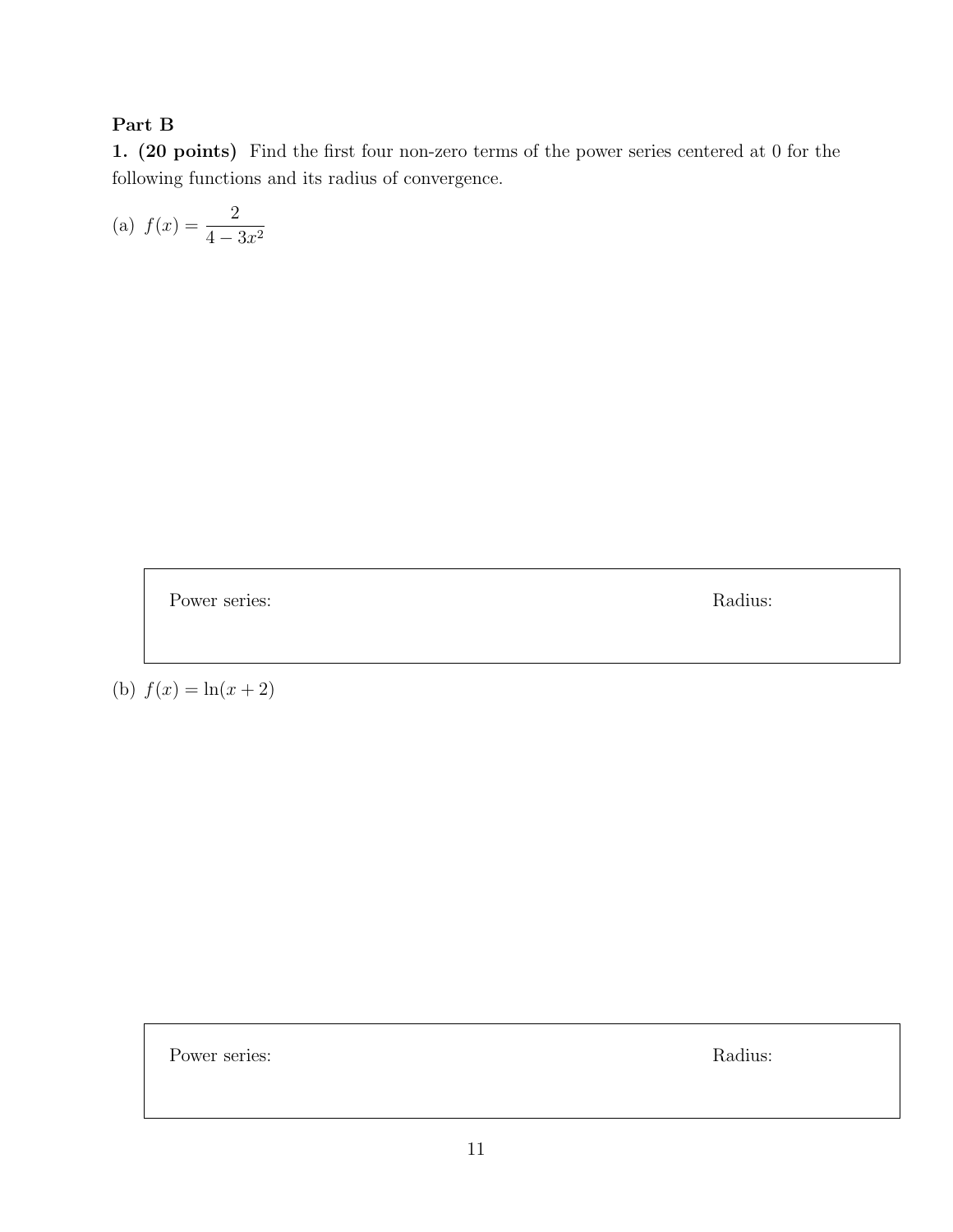# 2. (20 points)

(a) Find the first 4 non-zero terms of the Taylor series for  $\sin x$  at  $\pi/6$ .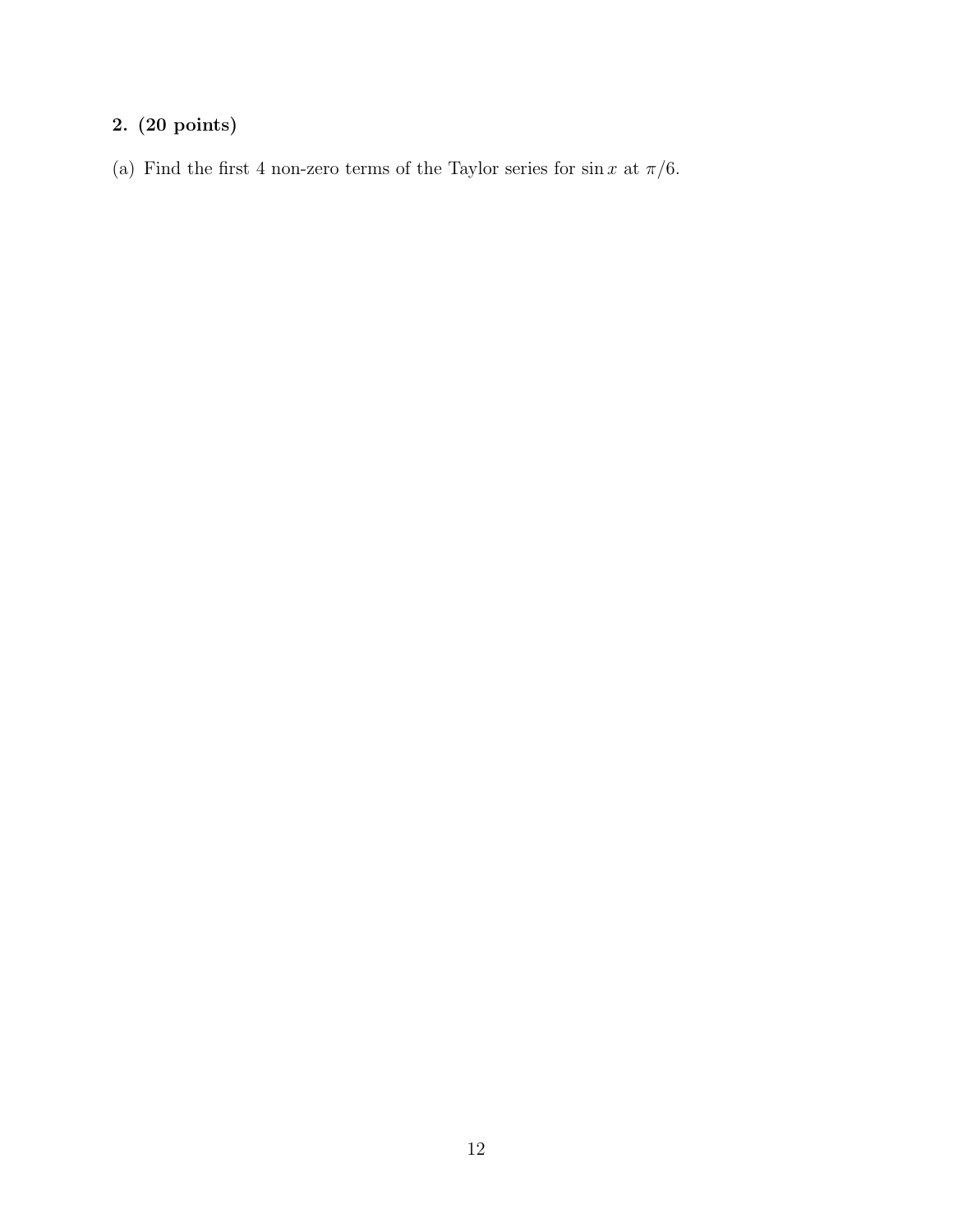(b) Find the first 4 non-zero terms of the Maclaurin series for  $\sqrt{1+2x}$ .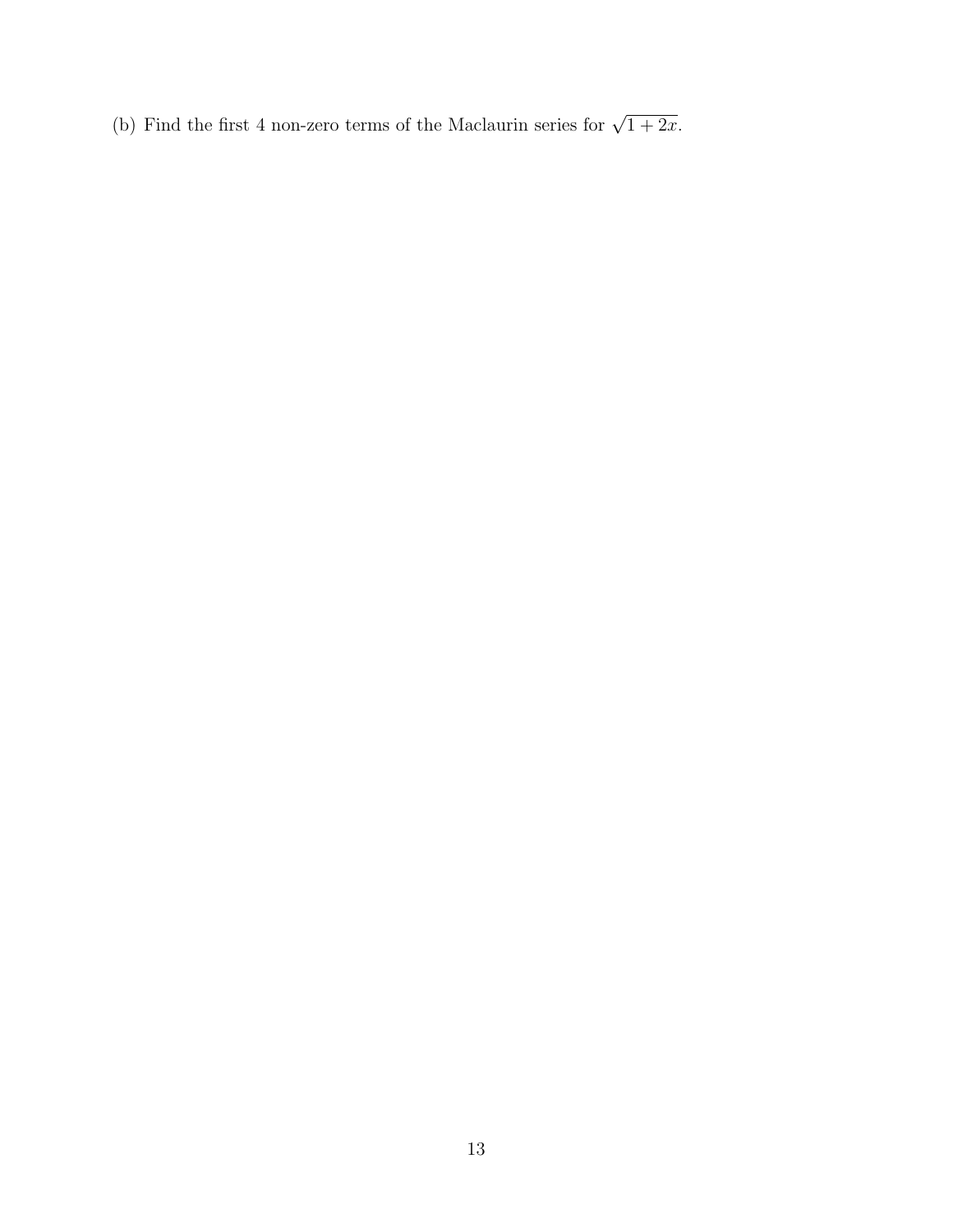3. (30 points) Find the sum of the following series.

(a) 
$$
\sum_{n=1}^{\infty} \frac{(-1)^n}{n4^n}
$$

Answer:



Answer:

(c) 
$$
\sum_{n=0}^{\infty} \frac{(-1)^n \pi^n}{4^n (2n)!}
$$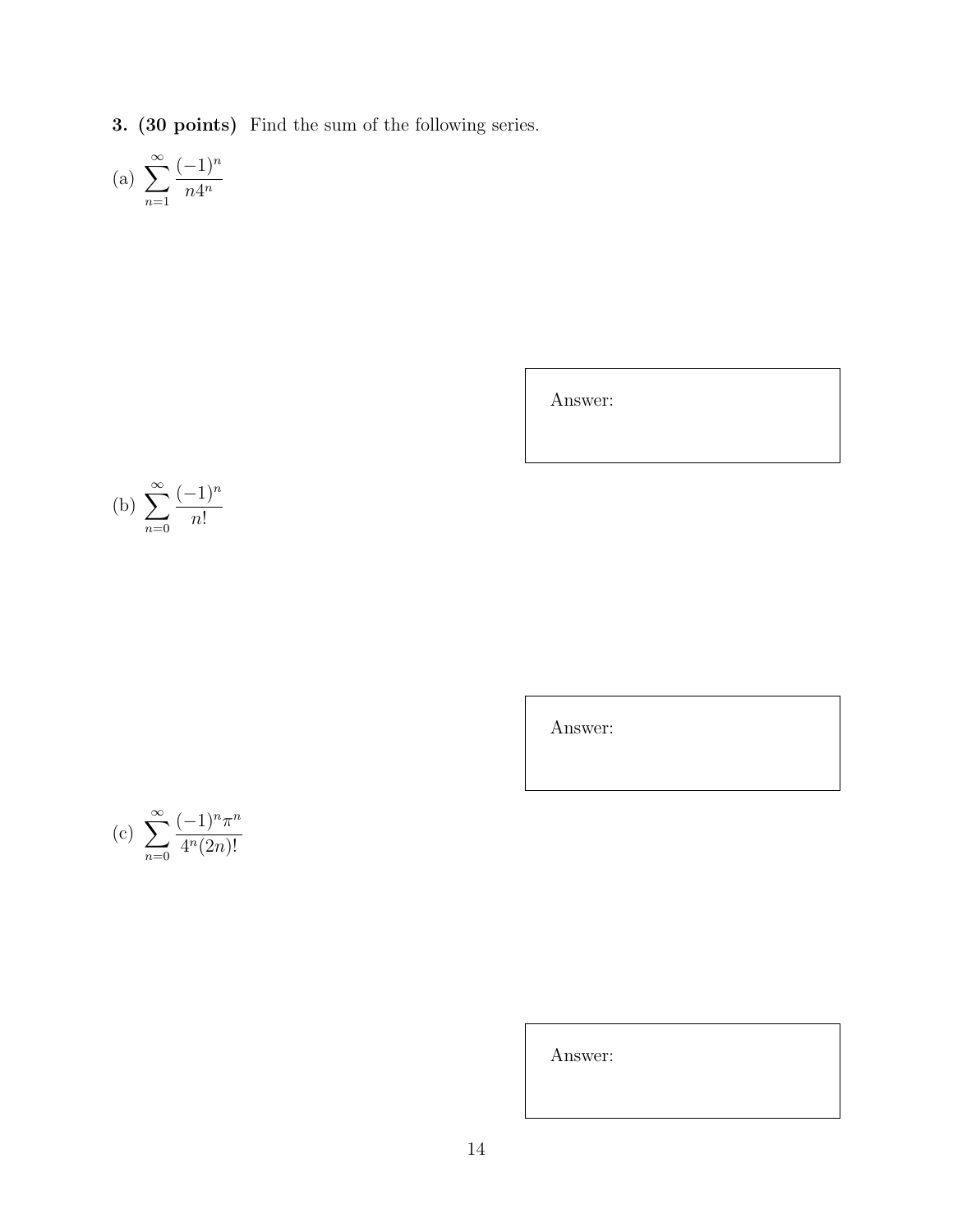4. (30 points) Consider the function

$$
f(x) = \frac{\sin x - x + \frac{1}{6}x^3}{2x^5}.
$$

(a) Find the first 3 non-zero terms of a power series for the function.

(b) Find the first 3 non-zero terms for a series that represents  $\int_0^1 f(x)dx$ .

(c) Find  $\lim_{x\to 0} f(x)$ .